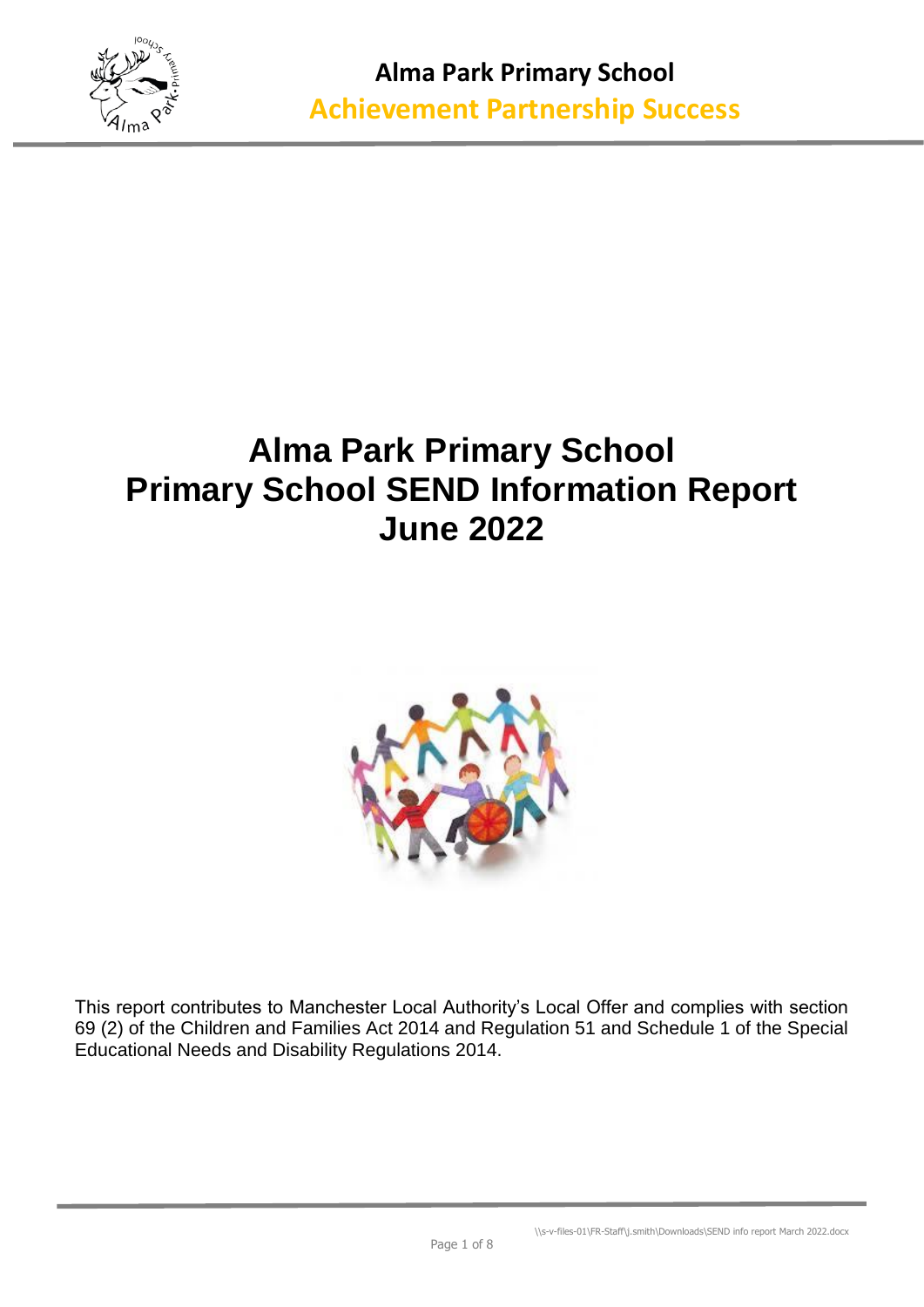

At Alma Park Primary School we work hard to address the individual needs of all our pupils and to provide a caring, stimulating and inclusive environment.

We recognise that you know your child best and you may feel that they need some additional help or support for some or all of their time at school. This information is to inform you of the types of support available for your child at Alma Park. It will help you to understand who can help and how this support can be accessed.

Children with Special Educational Needs and Disabilities (SEND) have learning difficulties or disabilities that make it **significantly** harder for them to learn compared to most peers of the same age. They will need extra or different help. Schools and other agencies can help most children overcome their difficulties quickly and easily. However, a few children will need extra help for some or all of their time in school. This might be to help them with all or some of their learning, their physical or sensory needs, understanding and managing their emotions and relationships or communicating with others.

#### **How will I know if my child needs extra help or might have SEND?**

All pupils at Alma Park receive Quality First Teaching. This means that a range of teaching and learning styles are used and appropriate learning objectives set for all children within a curriculum matched to their needs. Class teachers assess all children's progress and attainment to identify their strengths, needs and learning styles. Classes are often supported by teaching assistants and pupils are frequently offered additional small group work or catch up programmes where needed. The progress of every child is monitored closely to help inform any decisions around special educational needs, with concerns from parents/carers and staff in school being used to initially identify a possible need.

Children experiencing a high level of difficulty accessing learning and the curriculum when they join us or as they change during their school life may be considered to have SEND. A health diagnosis would be used to identify a child as being SEND due to a disability.

#### **SEND stages and terminology**

The SEND Code of Practice gives guidance to schools in meeting the needs of pupils. It sets out how help should be given in a step-by-step approach. You will be consulted at all stages of this graduated approach and staff will inform you of the additional work they do with your child.

If you feel that your child may need some additional support or have SEND please speak to their class teacher as soon as you can. They will be able to advise you and to discuss your child's needs further with relevant staff if you both feel that this is appropriate. All staff in school have the opportunity to meet regularly with the school's SEND teams to seek advice and support. Staff in school refer to this meeting as an 'SEND surgery'. You will be informed of any specific targets set for your child or changes made to your child's provision as a result of this discussion.

If your child continues to make only limited progress despite being offered extra support and intervention, or if there is a very large gap between them and their peers, they may be offered higher levels of individualised support: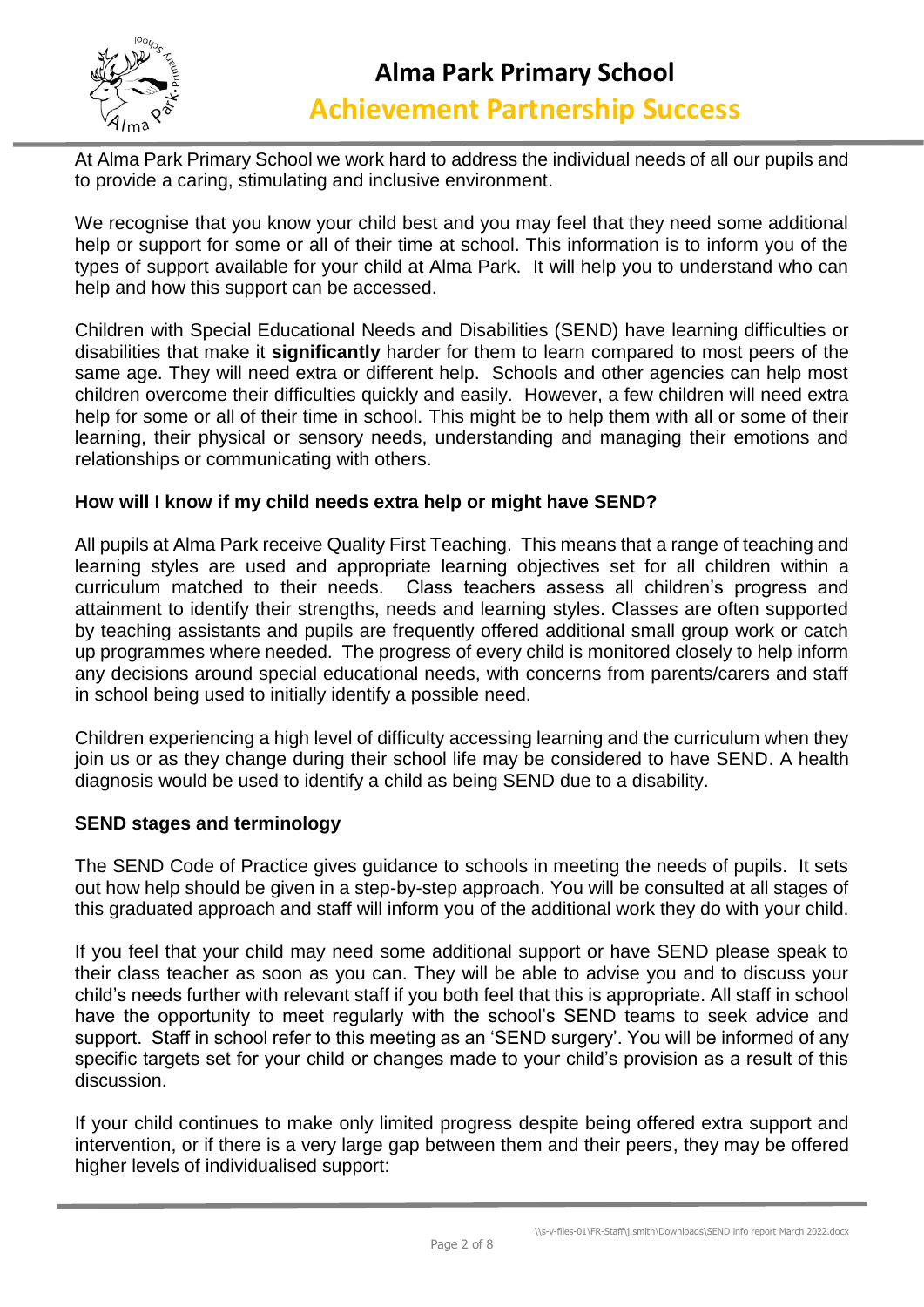

#### Special Educational Needs Support (SENDS)

This might involve for example:

- More help from a teaching assistant in class
- Small group or individual programmes out of class, delivered by a teacher, teaching assistant or therapist
- Alternative teaching methods, resources or specialist equipment such as sign language, ICT resources, radio aids, mobility aids etc.
- Therapeutic programmes
- Advice and/or delivery of programmes from specialists outside school e.g. Occupational therapist, Speech and Language therapist, Teacher of the Deaf, health professional or Educational Psychologist.

#### Education Health and Care Plans (EHCP)

If your child's needs are complex, lifelong or severe **and** they are failing to achieve well, it might be appropriate to ask the Local Authority for a Statutory Assessment. Statutory assessment may result in your child having an Education Health and Care Plan (EHCP)**,** which would describe your child's SEND and the special help they should receive. EHCPs usually involve the Local Authority recognising the extra resources needed to help your child, although the school continues to fund a significant proportion of this. Additional resources often include staff time, specialist support and/or equipment.

#### **How will staff record and report the extra support for my child and how will my child be involved in this?**

Class teachers plan for every child in their class. Some children with SEND will have a few specific, relevant targets recorded in a Personalised Learning Plan (PLP). This helps everyone involved to focus on clearly defined and measurable steps to ensure they are making progress towards their targets. PLPs are reviewed termly.

Children may also be involved alongside key staff in creating a One Page Profile (1PP) that documents their strengths, what is important to them, and how they best like to be supported. Parents and carers are warmly invited to contribute to these profiles.

For all children at SENDS an information form will be completed to record the move to SENDS and the date that you have been informed. The extra support is reviewed at least termly and decisions will be made as to whether to continue, to swap to a new intervention, or to allow a period of consolidation in class. We will usually discuss this with you at Parents'



Evening where there will be an opportunity for you to talk to support staff as well as your child's class teacher. For some children, the additional support will have ensured accelerated progress. If this is the case, children will be removed from the SENDS category and you will be informed of this action and the reasons why.

All children with EHCP will have a formal annual review meeting in school to which their family, school staff and any other professionals involved will be invited. The meeting will result in a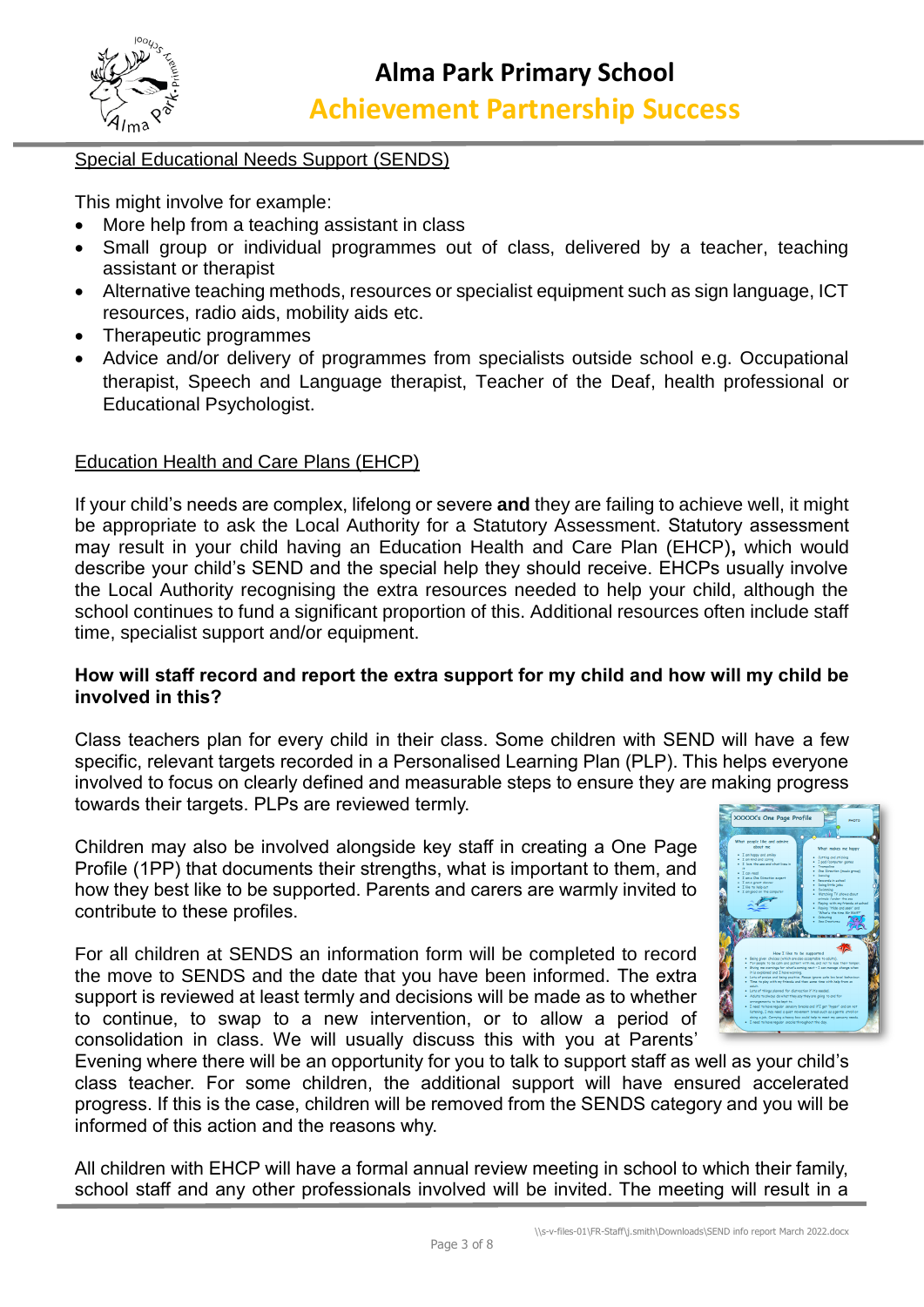

# **Alma Park Primary School**

### **Achievement Partnership Success**

collated report that will be forwarded to all relevant parties including the Local Authority. We will ensure that all children can express their thoughts in the review. Each child has an opportunity to work with a well known adult to document what their hopes are, what is working well for them at school and at home, and what they think could be better. These views will form a central part of the review, and all children will have their views represented by the known adult regardless of whether they want to attend the review themselves. We recognise that some children may not wish to attend and will always give them the option, though as children move through KS2 they will be strongly encouraged and supported to do so.

#### **What kind of extra help or support is available at Alma Park and how are staff trained to meet the needs of pupils with SEND?**

We will always endeavour to access training that will enable us to meet the specific needs of every child and where necessary, specialist training is bought into the school. There is a comprehensive annual staff training programme to ensure we keep up to date with the best teaching and learning methods. We offer a range of interventions and support strategies. Staff who work with children with SEND receive additional specific training to help them best support the pupils they work with. This might for example involve staff:

- attending courses about specific interventions such as Better Reading Partnership, Early Words programme, Rapid Phonics, First Class at Number
- attending network meetings at local schools that specialise in meeting the needs of deaf or visually impaired or autistic pupils.
- working alongside specialists such as Speech and Language (SALT) or Occupational Therapists (OT) to enable them to deliver programmes
- visiting other settings to observe best practice
- learning to use new technologies and/or computer programmes such as Lexia and Clicker

All staff receive deaf awareness training and there are opportunities for staff to learn to use British Sign Language. Teachers and teaching assistants have also received training in the use of the Soundfield system. All staff including lunchtime organisers have been trained on the use of language to improve pupil engagement, and we have had training on Attachment. Several of our TAs are trained to deliver speech and language programmes to help children develop their understanding and processing of language. Some are also trained to deliver programmes devised by Occupational Therapists to improve children's gross or fine motor skills. Several staff members have undertaken training for children with Autistic Spectrum Conditions.

Children with medical needs have individual health care plans which record the management of their needs and any medications used. Staff are regularly trained in first aid, asthma, epilepsy and the use of epi pens. If children come into school with specific health care needs we consult school health to access appropriate training and support.

#### **How does Alma Park support children's emotional and social development?**

We have a promoting Positive Behaviours Policy which is known, used and adhered to by all staff across school. Our high expectations of children's behaviour are lived out and widely celebrated. Children are rewarded through certificates, star badges, postcards of praise and stickers. Children who need specific support with their behaviour are additionally supported by our pastoral team which consists of Learning Mentors and Behaviour Guidance and Support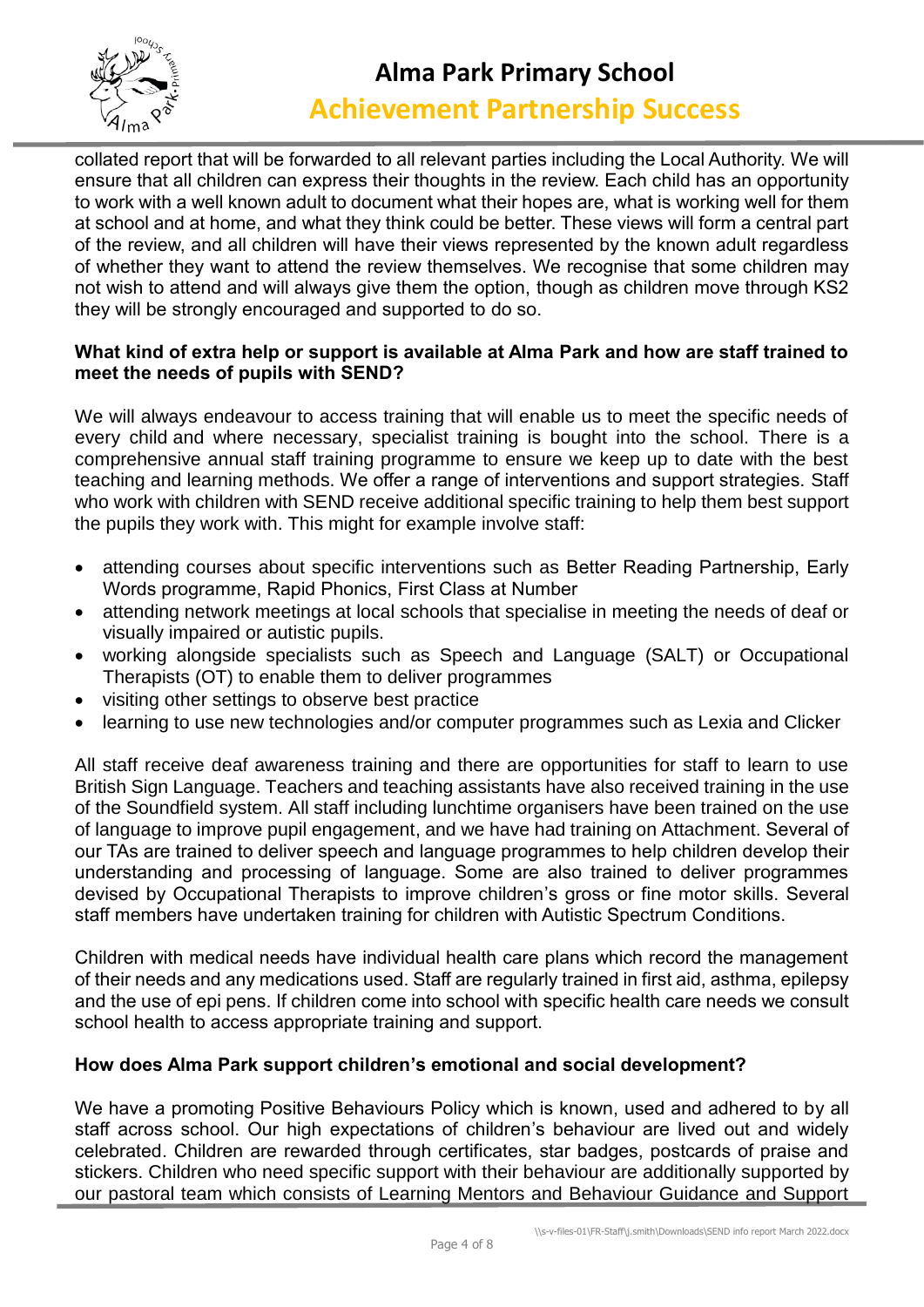

workers. Some children may benefit from individual behaviour plans. For some children we will occasionally seek advice or support from an Educational Consultant or Outreach schools.

Good attendance and punctuality are supported, promoted and celebrated across school. For children with SEND, excellent attendance and punctuality is paramount in ensuring progress and that children are benefiting from all the extra support available to them.

Positive and respectful attitudes towards all others are expected and modelled by all staff. Bullying is not tolerated at Alma Park and any incidences reported to us of children being unkind or unpleasant will be thoroughly investigated with support provided as appropriate for both perpetrators and victims.

'Pupils...consider bullying and name-calling to be rare events and they are confident that any member of staff will listen to them if they have concerns.... Parents said that this is a safe school that produces confident, well- rounded children who have high aspirations for the future.' (Ofsted 2017)

We recognise that children may have concerns that we may not be aware of. Children are encouraged to drop a note in our worry box asking for someone to speak to them, which our pastoral team respond to on a daily basis. We also offer interventions to support children's social and emotional needs. Such programmes include our enhanced transition programmes, Cloud 9 therapeutic work, lunchtime art club and Friendship Groups.

#### **Who might provide extra support for my child at Alma Park?**

We have a highly experienced team of staff who may be involved in supporting your child at Alma Park. They include:

Your child's teacher, who will always make sure that tasks set are appropriate and accessible for your child. If you have any concerns about your child's needs, attainment or progress please talk to your child's class teacher at the earliest opportunity.

Teaching Assistants (TAs), who support all pupils in class. We have several additional TAs who help support groups and individual children with their learning. Many TAs are trained to deliver specific intervention and support packages.

Learning Mentors (LM) and Behaviour, Guidance, Support workers (BGS), who work across school to support children with their learning and/or behaviour, emotional and social needs.

The SENDCO (Anna Fenton) and Assistant Head teacher for Inclusion (AHT Inc) coordinate the provision of SEND in school.

Our breakfast currently runs from 8am each morning. A few places are offered free of charge each half term to children attending may benefit from additional daily reading sessions from specialist TAs.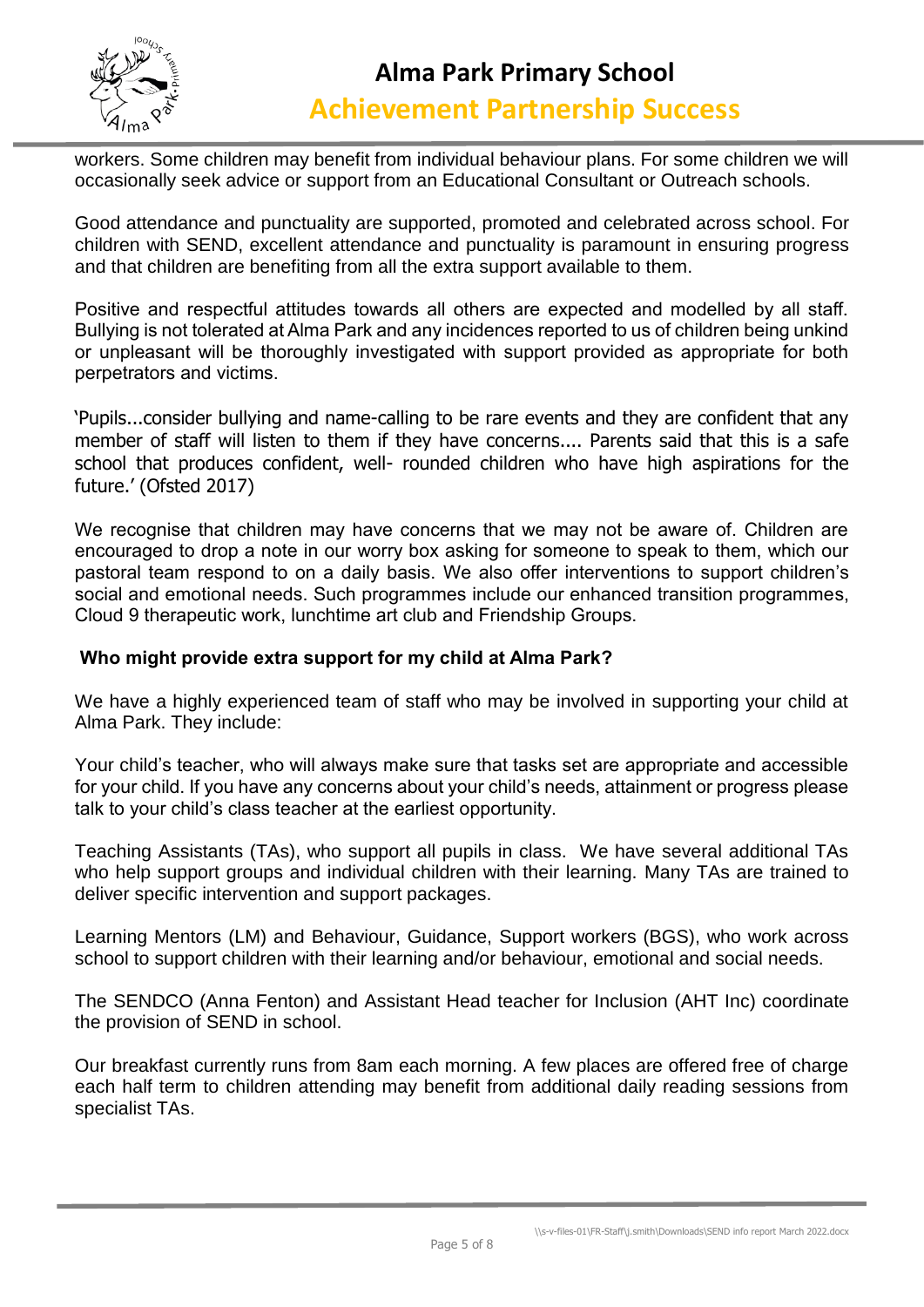

#### **What other specialist services and expertise are available at or accessed by Alma Park?**

We do not currently have a link School Nurse, but we can contact School Health for advice regarding some medical needs.

A very small number of children with language and communication needs may be referred to a Speech and Language Therapist (SALT). This might be either via the NHS or via our link SALT who works with us in school 1 day per week. If you or your child's teacher are concerned that your child has difficulty pronouncing some sounds or words, we can also refer them to SALT clinic.

In 2019-20 we introduced an additional class (Zen Zone) for some specific children to provide:

- Daily access to a reduced distraction zone for English, Maths or both
- Higher levels of adult support to access the curriculum and to develop independent working skills.
- Adaptations to the curriculum and creative planning to support key areas of learning
- An ethos that strongly promotes language/listening and social communication
- Increased use of visuals including timetables, task lists, reminders and task bags to enable independent learning

If it is felt that children may have their needs better met in the Zen Zone for a period of time, their family will be contacted by the Headteacher, the SENDCO or the AHT for Inclusion. Parents cannot themselves request for their child to be considered for this provision.

We sometimes request advice from specialist schools or an Education Consultant. For children with the highest level of need who are failing to make progress even with high levels of additional support, we will consult our link Educational Psychologist (EP) as to whether they meet criteria for EP assessment.

#### **Does Alma Park have a specialist area of SEND?**



We are exceptionally proud to be an officially designated resource provision for profoundly deaf children who require signed support to access the curriculum. There are specific entry criteria for children to access a place in the resourced provision and places are only offered if the Sensory Support Service considers signed resource provision necessary for several years. It is also important to appreciate that a child's need for resourced provision is subject to regular review. It is expected that all children accessing the resource provision will have an EHCP or be undergoing assessment for an EHCP. We **all** benefit hugely from the expertise of the specialist signing staff who work in our school.

Since 2017 we have also had an assessment unit for deaf Nursery and Reception age children. For these children there may be a number of pathways including remaining at Alma Park or transitioning to an alternative resource provision, the child's local mainstream school or specialist provision.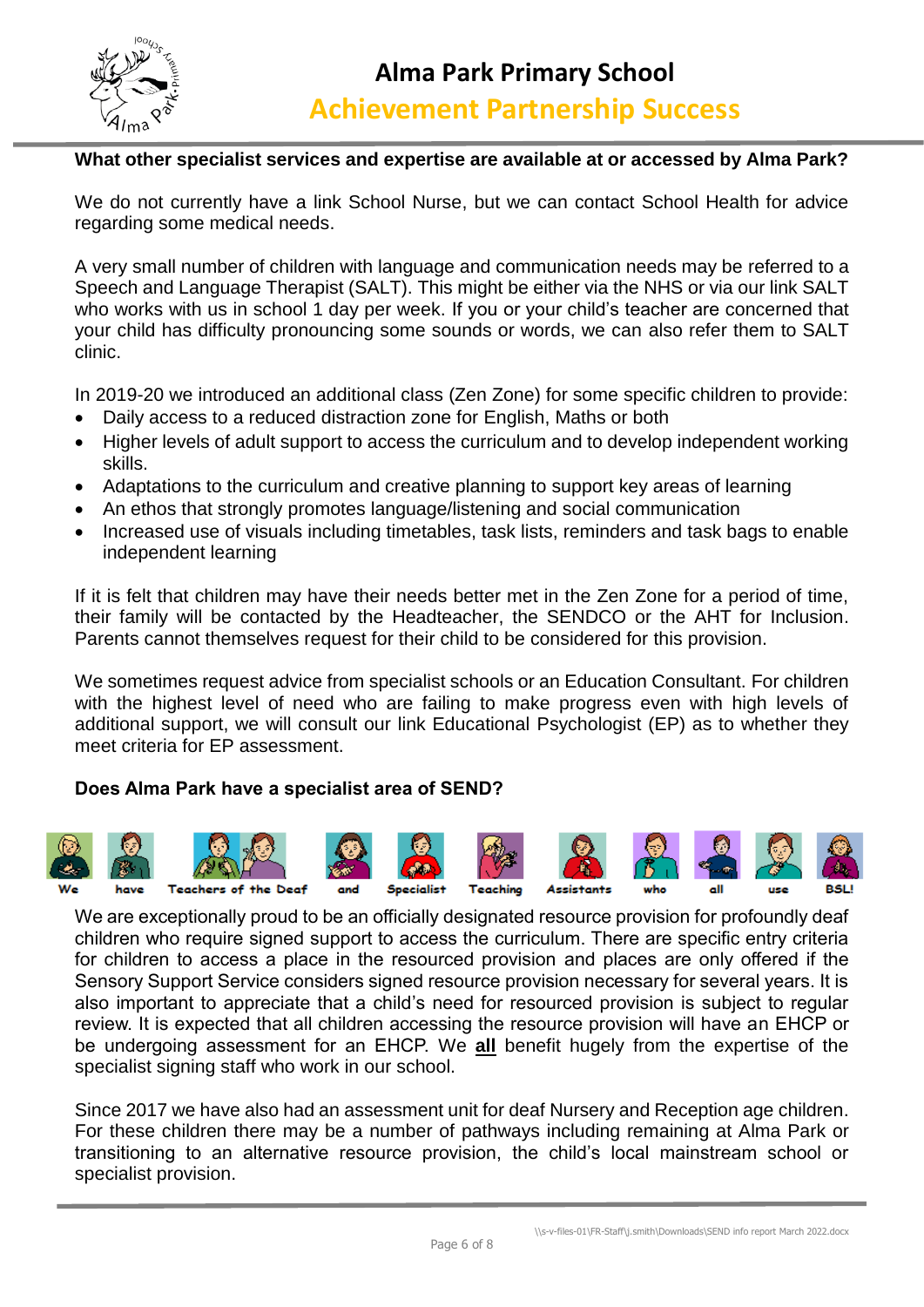

#### **How does Alma Park monitor the effectiveness of SEND provision?**

We monitor the progress of all pupils and this includes termly data analysis of children's progress in Reading, Writing and Maths. This data enables us to evaluate our provision for all children including those with additional needs or SEND. Governors are informed of our provision and support for children with SEND and of the progress this group of children are made through a detailed annual report as well as more frequent discussions about any school, local or national changes in the area of SEND. One of the School Governors works with us in leading SEND in school. Her name is Tina Kirwin-McGinley. Tina meets regularly with the SENDCO to evaluate Alma Park's provision, compliance and effectiveness in SEND. In addition we invest in external Quality Assurance which validates our judgements whilst also ensuring we are focussed on appropriate areas for development.

#### **How accessible is the school environment and will my child be fully included in the life of the school?**

Alma Park is a single story building with multiple access points, all of which are wheelchair/walker friendly. There are three disabled toilets: at the main entrance, in KS1 and in KS2.

Having the hearing impaired provision on site means we are able to offer technological support for any pupils who need radio aids, hearing aids and transmitters. All our classrooms have Soundfield Systems, as does the school hall. Use of computers and laptops/Ipad enable all children to have access to new technologies to support their learning.

To ensure their maximum progress it may be appropriate for children to work individually or in small groups in intervention rooms or break out spaces. This is particularly the case for our deaf children who spend some of every day in the resource room to focus on their communication skills and have intensive language and literacy work.

However for the most part children will be working in classrooms alongside their peers, often in collaborative mixed ability groups. We believe that this approach enables children to learn from each other and to develop fully inclusive and respectful attitudes. All children are encouraged to take part in all activities both within and outside of school. Where necessary, extra support will be provided to ensure full participation by all children and parents are fully informed as to the trips and activities open to every child.

On occasion children have accidents or injuries and require different physical support than they have previously needed. We will always work with families to ensure that we can respond quickly and fully in such situations, seeking advice from school health and conducting home visits as needed.

#### **What happens when my child moves on to a new class or setting?**

We understand how difficult it can be for children with SEND as they move into a new class or a new school and will provide extra support as appropriate to ensure moves are successful. This might take the form of extra reviews or meetings with you and any new staff, additional visits to the new environment with opportunities to take photos and sometimes transition